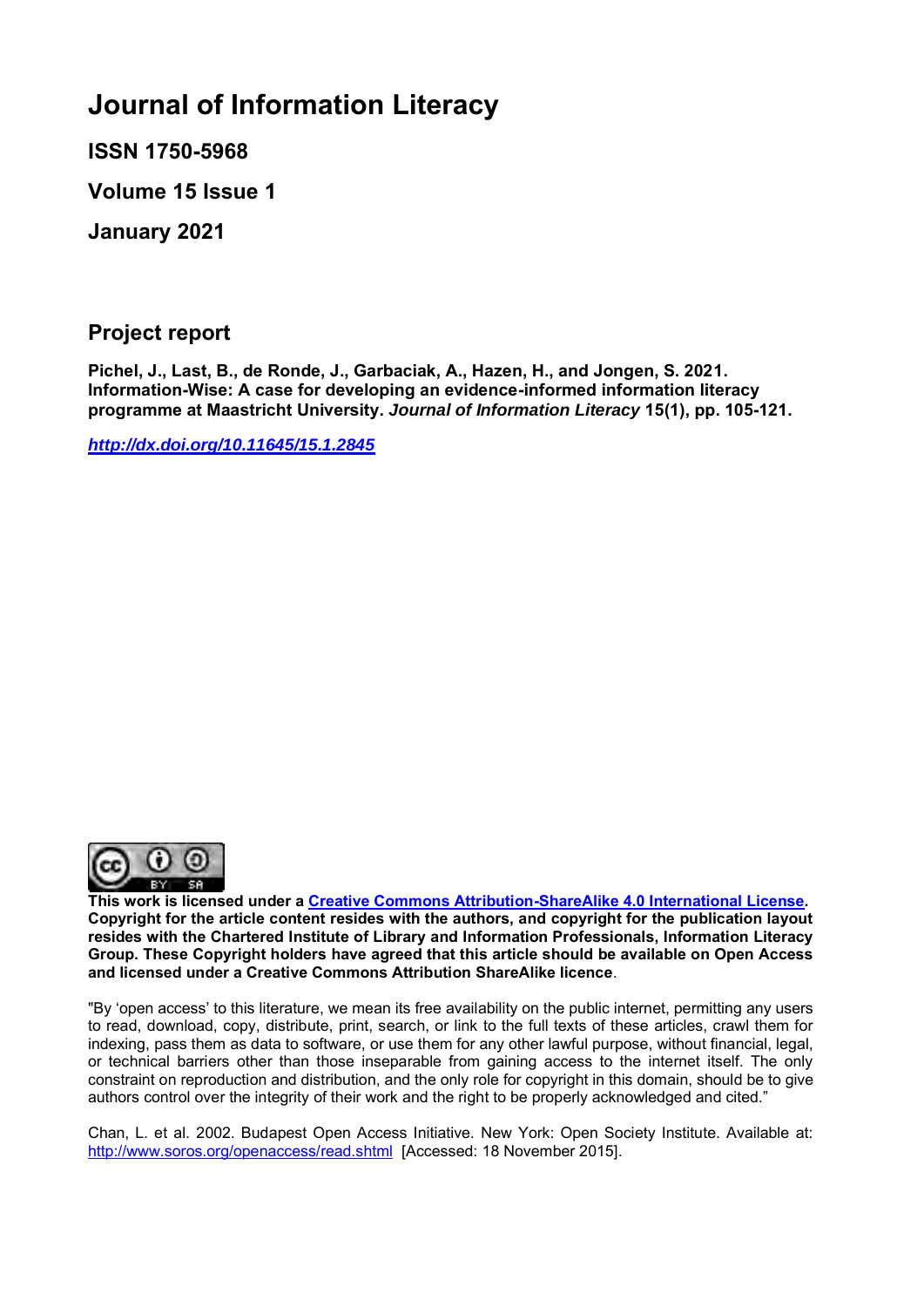# **Information-Wise: A case for developing an evidenceinformed information literacy programme at Maastricht University**

**Jaro Pichel, Educational Specialist, University Library Maastricht. Email: [j.p.pichel@vu.nl](mailto:j.p.pichel@vu.nl) Twitter: [@pichel\\_jaro](https://twitter.com/pichel_jaro?lang=en) ORCID: 0000-0003-0714- 9492**

**Barend Last, Blended Learning Specialist, University Library Maastricht. Email: [barend.last@maastrichtuniversity.nl](mailto:barend.last@maastrichtuniversity.nl) ORCID: [0000-](https://orcid.org/0000-0001-8243-1039) [0001-8243-1039](https://orcid.org/0000-0001-8243-1039)**

**Julie de Ronde, Institute for Education and Innovation, Maastricht University. Email: [juliederonde@gmail.com](mailto:juliederonde@gmail.com) Twitter: [@JulieRonde](https://twitter.com/JulieRonde)**

**Alicja Garbaciak, project student assistant, Maastricht University. Email: [a.garbaciak@student.maastrichtuniversity.nl](mailto:a.garbaciak@student.maastrichtuniversity.nl)**

**Henrietta Hazen, Coordinator Skills & Support, University Library Maastricht. Email: [h.hazen@maastrichtuniversity.nl](mailto:h.hazen@maastrichtuniversity.nl) Twitter:** @**[HenriettaHazen](https://twitter.com/henriettahazen?lang=en) ORCID: 0000-0002-1019-879X**

**Stefan Jongen, PhD, Academic Skills Lecturer, Faculty of Science and Engineering, Maastricht University. Email: [stefan.jongen@maastrichtuniversity.nl](mailto:stefans.jongen@maastrichtuniversity.nl) ORCID: 0000-0002-9798-651X** 

## **Abstract**

At Maastricht University (UM), the importance of information literacy (IL) is widely recognised – students require structured support in dealing independently with (academic) information, and encouragement to develop creative and critical approaches when faced with complex questions and sources. IL is especially significant in a problem-based learning (PBL) environment such as that offered by UM, which advocates a constructive, contextual, collaborative, and self-directed approach toward learning and knowledge creation.

The project Information-Wise launched in February 2019 and resulted in an evidence-informed IL programme for bachelor students. The ADDIE model (analysis, design, development, implementation, evaluation) was adopted to organise the development process of the programme. The analysis phase was conducted by gathering qualitative and quantitative evidence. Two literature reviews and a university-wide survey with responses from over 600 bachelor students and about 100 staff teachers resulted in recommendations for an IL programme at UM. The design phase consisted of the development of an IL framework that embraces the PBL vision of UM. The framework consists of four dimensions: 1) Resource Discovery, 2) Critical Assessment, 3) Organising Information, 4) Creation & Communication. In order to translate the conceptual research outcomes and framework dimensions into educational practices, the project team created a developmental rubric with intended learning outcomes (ILOs). In the development phase, a five-step piloting approach was used to design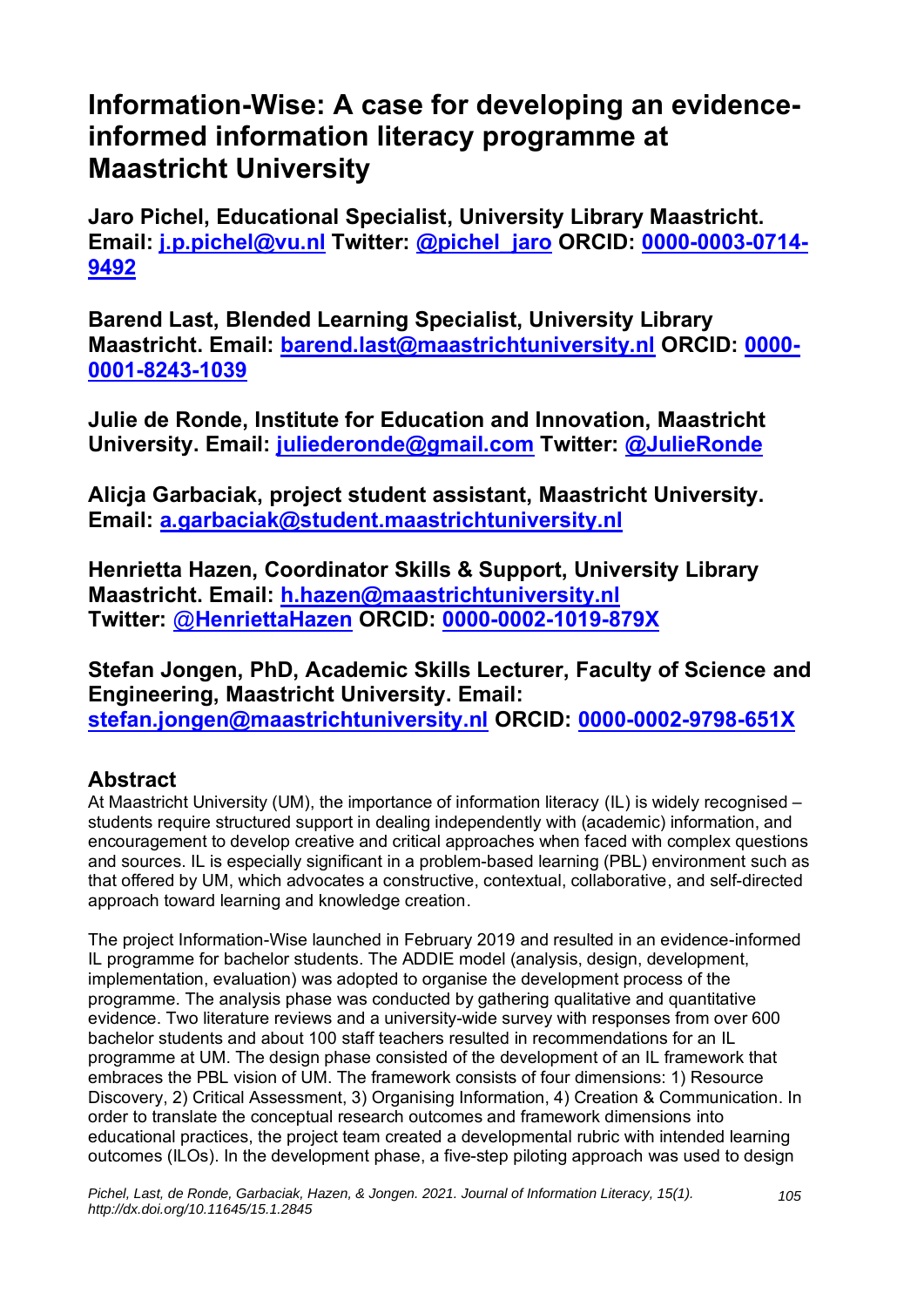teaching activities and assessments that support students in achieving these rubric ILOs. The constructive alignment approach helped to align these activities with the content of the subject courses in which these pilots took place. Part of the IL programme is an online curriculum consisting of generic and discipline-specific online modules. For the implementation phase, this report presents Do's, Don'ts, and Don't knows, which outline the future integration of the IL programme into faculty curricula. The evaluation phase still has to be done.

## **Keywords**

curriculum design; evidence-based practice; information literacy; instructional design; Netherlands; online learning; problem-based learning

## **1. Vision of information literacy education at UM**

## **1.1 Background**

In the year 2020, we experienced a global crisis: COVID-19. A related phenomenon is the rise of disinformation, referred to as the *disinfodemic* by UNESCO (UNESCO, 2020). This wave of disinformation results in public distrust of media and therefore threatens democratic values. Education can play a major role in responding to this challenge by teaching learners of all ages to be information literate: to discover credible sources, critically evaluate the information with which they engage, ethically organise information, and engage actively and consciously in the creation and sharing of information.

At Maastricht University (UM), the importance of information literacy (IL) is widely recognised – students require structured support in dealing independently with (academic) information, and encouragement to develop creative and critical approaches when faced with complex questions and sources. This is especially the case in a problem-based learning (PBL) environment, which advocates a constructive, contextual, collaborative, and self-directed approach toward learning and knowledge creation (Dodd, 2007; Dolmans, 2019; Santharooban & Premadasa, 2015). Given today's digital and technological developments, such as big data and social media, higher education institutes need to (re-)examine their role in providing IL education that meets the standards and challenges of the digital era.

## **1.2 The project aims**

In this light, the education innovation project Information-Wise launched in March 2019. Project Information-Wise is a collaboration between the Maastricht University Institute of Education Innovation (EDLAB), the University Library, and all six faculties, which aims to create an evidence-informed programme for IL at UM. The project team decided to start designing this programme for bachelor students, as it will be used as a foundation for potential master's (and PhD) programmes. More specifically, the project aimed to:

- Gain an in-depth and comprehensive understanding of the issues students face regarding their IL skills from both a student and teaching staff perspective.
- Develop a coherent and blended information and digital literacy programme with generic and discipline-specific modules, in which students from all faculties will gain knowledge about, practise, and receive feedback on their IL skills.
- Pilot and constructively align these modules in different faculty courses to evaluate their effectiveness.

In order to get an in-depth understanding, academic literature was reviewed on a) the current trends in the changing information landscape (Pichel et al., 2018) and b) how to assess informed learning (Jongen et al., 2019). The next step was to conduct empirical research on the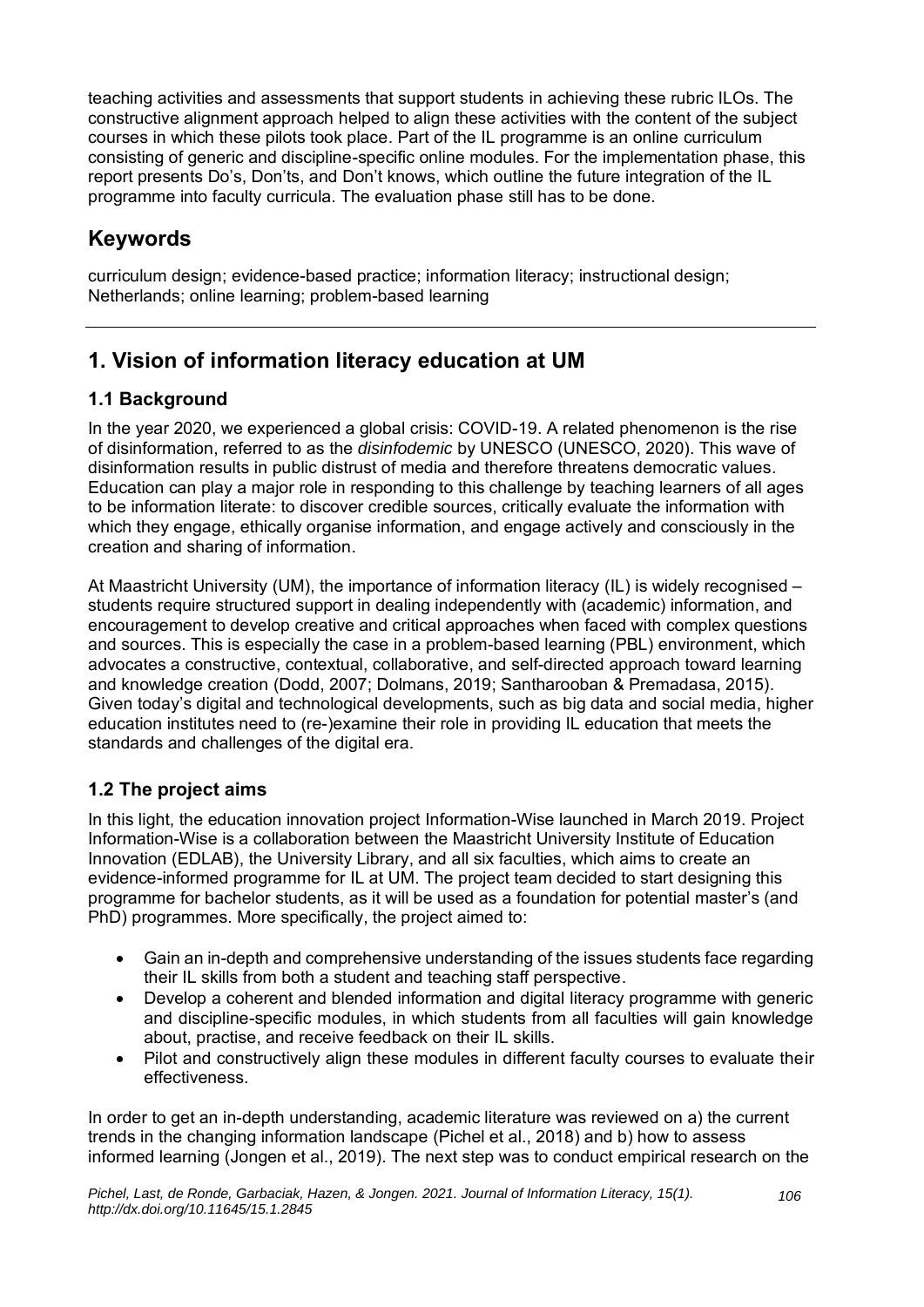challenges that students and academic staff face in dealing with information during learning. These outcomes were the basis for the development of the UM IL framework (thereafter UM framework), which provides a university-wide approach for IL skills education at UM. In line with the EDview (EDview is a project researching and improving the state of Problem Based Learning at Maastricht University) recommendations (EDview, 2018), the framework vision embraces the PBL principles: learning as a constructive, collaborative, contextual, and selfdirected process. It centres IL as part of students' learning process. At the core of this vision is the UM bachelor student, who is confronted with a flood of information created by quick and easy access to a wealth of (online) information sources as a consequence of the changing information landscape.

Why do students need to plan a search, stop searching, evaluate the trustworthiness of a source and why should students organise information? Which steps do students need to take to further develop their IL skills? How can academic staff support this development? To support staff and students answering these questions, the framework envisages an upgraded academic skills trajectory that gradually teaches students how to be self-reflective and critical when using information at university and beyond.

For the overall development of the IL programme, we followed the ADDIE model for educational design (Figure 1). The ADDIE model is a five-step process used to guide instructional designers in developing instructional materials. As such, the phases are Analysis, Design, Development, Implementation, and Evaluation (Davis, 2013).



Figure 1: Flow chart showing how the UM IL programme followed the ADDIE model

## **2. Analysis: Research**

*\*For the full details of the research part of this project, see the midterm report*  [\[https://edlab.nl/wp-content/uploads/2020/03/Mid-term-Report\\_UM-Information-Wise.pdf\]](https://edlab.nl/wp-content/uploads/2020/03/Mid-term-Report_UM-Information-Wise.pdf)



**Figure 2:** Flow chart depicting the ADDIE process with the initial 'analysis' phase highlighted.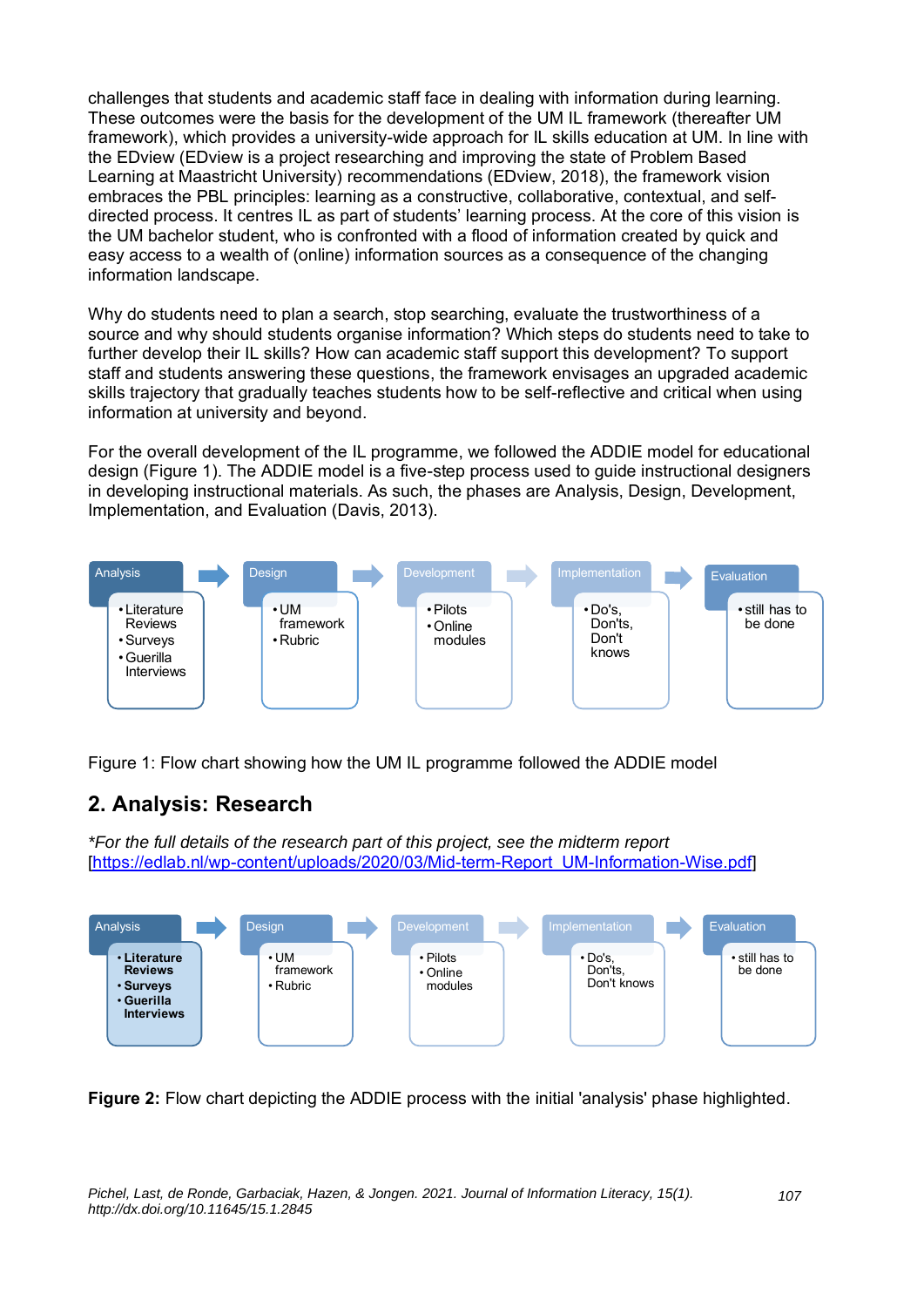The analysis phase (Figure 2) consisted of two literature reviews, university-wide surveys both for teachers and students, and interviews. These were conducted in order to analyse the challenges students and teachers face in learning and teaching IL skills.

## **2.1 Two literature reviews**

A central deliverable of this project was the design of an evidence-informed IL programme for bachelor students at UM. To reach that goal, two extensive literature reviews were written. The first one reviewed the changing role of IL skills in higher education and related trends (Pichel et al., 2018) which led to several recommendations for the next steps in the project:

- 1. Follow evidence-based IL driven by quantitative and qualitative data analysis (both student and teacher data);
- 2. Build an extensive partnership between library and faculties;
- 3. Integrate frameworks (for example the Association of College and Research Libraries (ACRL) Framework for IL for Higher Education) into current and future IL activities and harmonise these frameworks with academic skills education in the faculties;
- 4. Develop information IL linked to course assignment and learning goals or embed these into programmes or course syllabi;
- 5. Familiarise academic librarians with frameworks (for example ACRL) and professionalise their pedagogical understanding and teaching.

The second narrative review (Jongen et al., 2018) resulted in recommendations on how to analyse informed learning at UM, which were used as input for the next steps in the project:

- 1. Analyse to what extent the functional, situated, and critical approaches of informed learning are practised with a mixed approach (that is, conducting both qualitative and quantitative analyses);
- 2. Use quantitative analysis to investigate the issues related to information use within the learning process in a student population and within teaching practice in a teacher population by using surveys;
- 3. Use qualitative analysis to investigate how students and teachers deal with information in the learning process by using focus groups;
- 4. Use quantitative analysis to investigate to what extent intended learning outcomes (ILOs) in course manuals meet information literacy standards in different academic programmes;
- 5. Use both formative and summative assessment to measure IL skills and include the four levels of assessment: 1. Reaction (did students like it?), 2. Learning (did students get it?), 3. Behaviour (can students do it?), and 4. Results (does it matter?) (defined by Kirkpatrick, 2007).

*To read the literature reviews, see* [\[https://openmonographs.maastrichtuniversity.nl/index.php/](https://openmonographs.maastrichtuniversity.nl/index.php/ISLHE/catalog/book/2) [ISLHE/catalog/book/2\]](https://openmonographs.maastrichtuniversity.nl/index.php/ISLHE/catalog/book/2) *for access to the open monograph.*

## **2.2 Surveys and guerrilla interviews**

To follow up on these recommendations, a university-wide survey was distributed to students and teachers in the bachelor programmes of UM. In total, 632 students (approximate response rate 5.3% of all bachelor students) and 86 academic staff members (approximate response rate 3.9% of all academic staff) across 18 bachelor programmes responded to closed and open questions. The analysis looked into challenges for these groups in dealing with information in the learning and teaching process and provided several recommendations, mentioned below. In addition, 21 guerrilla interviews (interviews in which students are approached in their learning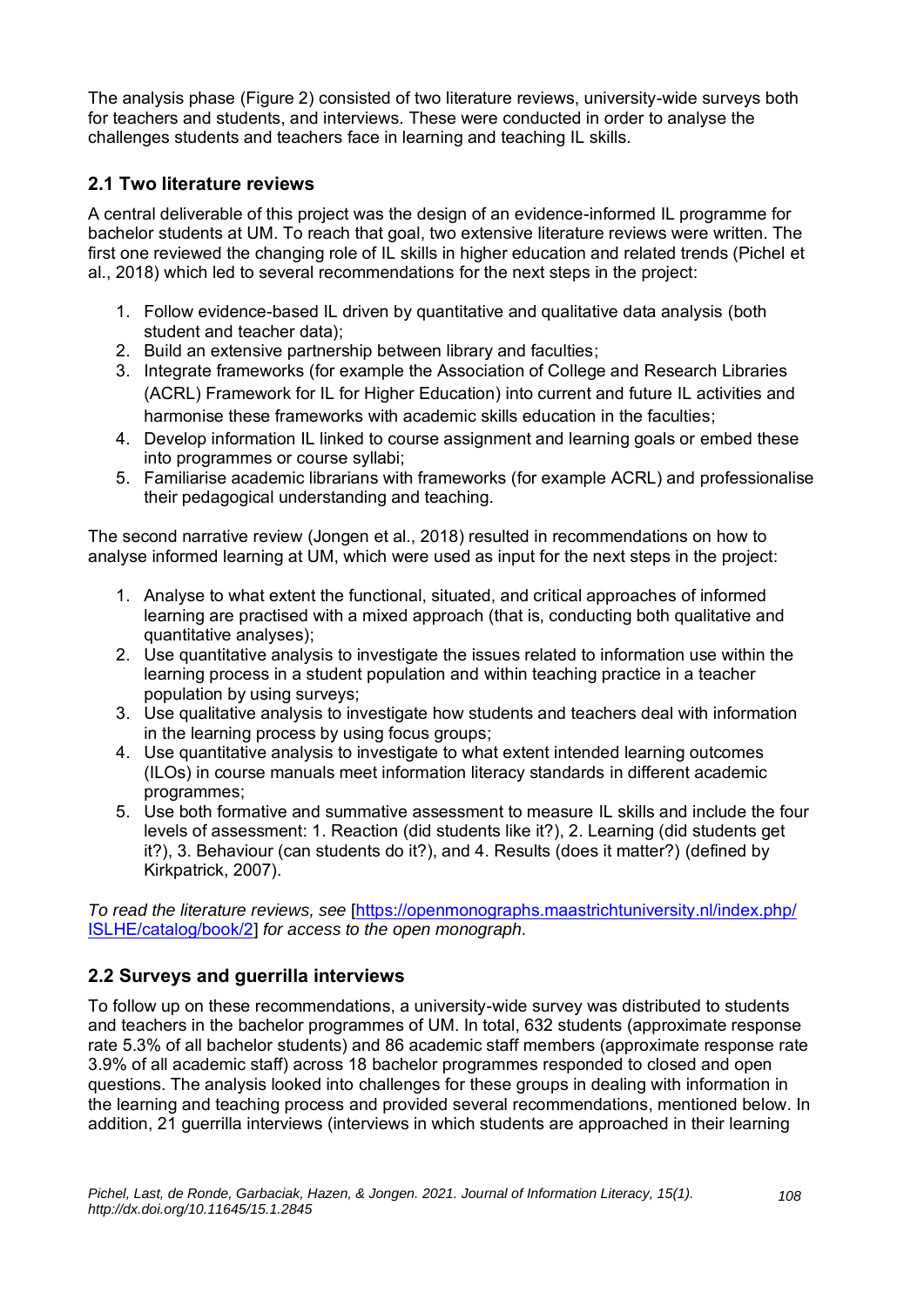environment and receive questions on the spot after they have provided consent) were performed to question students about the use of information in their studies.

## **2.3 Recommendations for IL education at UM**

#### **General recommendation: Employ a constructive alignment approach to integrate IL within all curricula.**

Constructive alignment provides a framework for ensuring that IL efforts align with intended learning outcomes, learning activities, and assessment tasks (Biggs & Tang, 2011). It helps to clarify what students need to learn, how to develop IL skills further, and how these skills will be assessed (Erlinger, 2018; Salisbury et al., 2012). The following recommendations address the employment of constructive alignment, ILOs, teaching and learning activities, and assessment. In order to do so, faculty teachers and information specialists from the University Library should be supported by means of professionalisation programmes.

#### **#1: Design an bachelor pilot to explore scaffolding the use of provided and non-provided literature within a course to stimulate self-directed learning.**

Descriptive analyses of the survey raised concerns about the lack of stimulating and guiding self-directed learning. Students indicated that they *mainly* focus on the resources provided in the course manual to find information about a topic, while sometimes looking beyond sources provided by the course coordinator. In addition, they indicated that they *sometimes* have to search independently. No differences were found between the first, second, and third bachelor year in independent searches by the students.

#### **#2: Diversify the approach to teaching** *resource discovery***: make students aware of the difference between (academic) search engines and academic databases and discuss the advantages and disadvantages of each.**

The results of the survey show that bachelor students *always* use the sources provided in the course manual to prepare for a PBL class. The results also show that bachelor students use Google *most of the time*, while students use the databases (e.g. PubMed, Web of Science, PsycINFO) of the University Library about *half of the time*.

#### **#3: A larger component of** *critical assessment of information* **should be developed in each bachelor curriculum.**

Students indicated that they critically evaluate sources that they read *most of the time.* Teachers had a different perception. They gave a significantly lower score when asked to indicate to what extent students critically evaluate sources. In the open questions, students indicated certain characteristics that they used for evaluating sources, but no systematic evaluation was deployed. This conclusion was supported by the guerrilla interviews.

#### **#4: Teach students about** *organising information.* **Tools (for example reference management tools) could be used to develop this skill. Educating students in the use of specific tools should not be a goal in itself, but a means of enhancing skills for organising information.**

One of the main outcomes of the survey was that a majority of students indicated that they *never* used a reference management tool, such as EndNote, even though they indicated that they were able to reference properly.

#### **#5: Scaffold IL activities that support students in the creation of (academic) output.**

There was a disagreement between students and teachers regarding the ability to formulate a research question. Students indicated that they felt confident in formulating a research question while teachers provided a lower score. This could indicate that students overestimate their abilities in this complex task. Given that first year students lack research experience and might feel insecure (or overconfident), it is important to provide sufficient guidance for students in mastering these difficult and complex tasks (for example creating a research question, or writing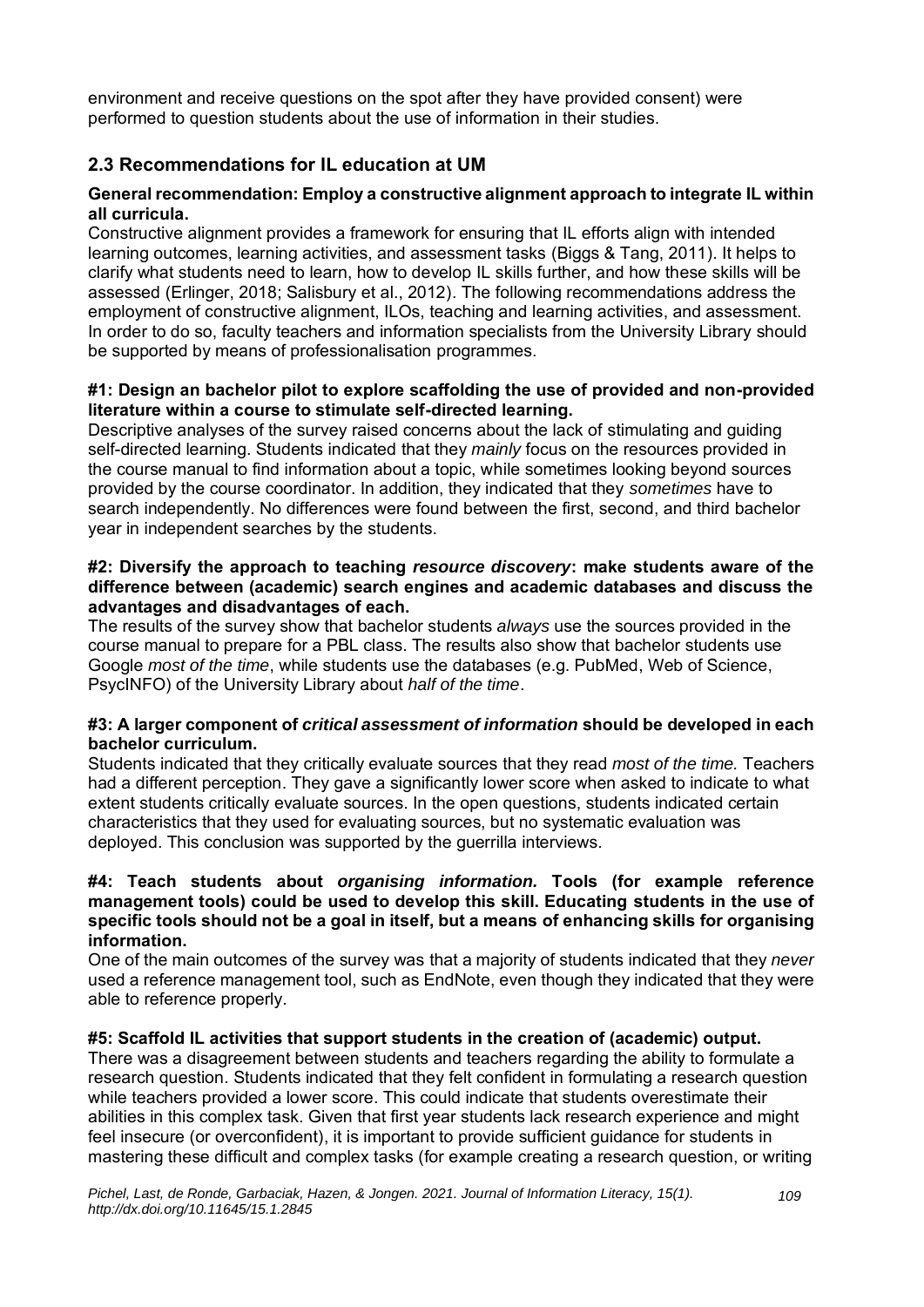a research outline). Breaking down the task into smaller parts could reduce students' cognitive overload. For example, students could practice different ways to narrow their research focus by finding relevant keywords before they have to come up with the full research question. This process of reducing support as learners acquire more expertise is called *scaffolding*.

#### **#6: Teach students how to create and communicate information in a variety of formats (from blogs to academic papers) on multiple digital platforms (for example LinkedIn, Facebook).**

What becomes apparent throughout the survey responses is that students often perceive themselves as consumers of information instead of creators. The results of the survey supported the concerns that students take a rather passive role by using the provided resources in PBL classes. Students should be stimulated to be creators of information (ranging from blog posts to academic papers) on multiple digital platforms.

#### **#7: Design an bachelor pilot to measure** *informed learning* **with an authentic assessment component within the disciplinary context.**

One of the limitations of administering a survey is that it only measures the perception of students or teachers, while it does not measure learning, behaviour, or long-term effects (Erlinger, 2018). The survey provides no evidence of actual attitudinal or behavioural changes in learning how to deal with information. In addition, the effects of library workshops are mainly evaluated by surveys, providing only the perception of students about the effectiveness of these workshops. Thus, *informed learning* (learning about information in the context of a specific discipline) needs to be authentically assessed, meaning that assessment should be contextualised, measure higher-order skills, and foster motivation and engagement.

#### **#8: Add IL training to the teacher professional development programmes and training in teaching to library professional development programmes.**

Several teachers indicated that they would like to receive more training in how to teach IL. This is in accordance with results from Edview, showing that teaching staff feel a lack of knowledge and skills for providing direction in searching and reviewing literature. This was mentioned in the context of information overload.

## **3. Design: IL programme**

The IL programme consists of the UM framework, the UM rubric including ILOs that build on the UM framework dimensions, as well as an online curriculum with generic and domain-specific modules. The design of the programme was informed by the research outcomes and recommendations (see section 2). The structure of the programme is flexible and each part should be adapted to the specific requirements and needs of each faculty programme. The next chapters will further describe and explain the central elements of the IL programme.

## **3.1 The UM IL framework**



*Pichel, Last, de Ronde, Garbaciak, Hazen, & Jongen. 2021. Journal of Information Literacy, 15(1). http://dx.doi.org/10.11645/15.1.2845*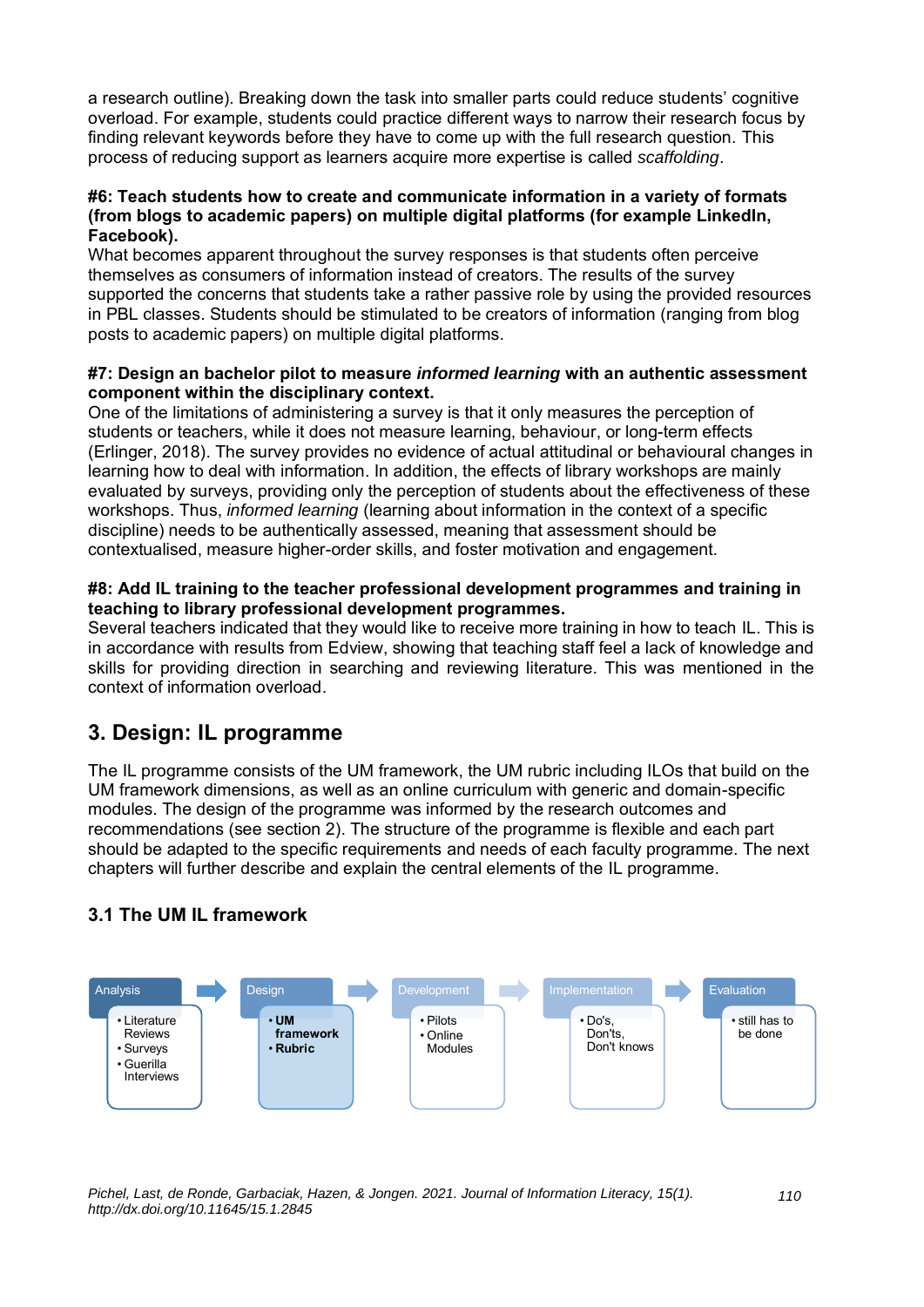**Figure 3:** Flow chart depicting the ADDIE process with the second phase, 'design', highlighted. The research phase (Figure 3) provided recommendations for the integration of IL frameworks (for example ACRL) into current and future IL activities at the UM. Following these recommendations, in early 2019, a selection process took place, in which library information specialists evaluated prominent IL frameworks (ACRL, 2016; Cambridge Information Literacy Network, 2019; SCONUL Working Group on Information Literacy, 2011) based on carefully selected criteria (for example, fit with PBL philosophy, usability). This process led to the decision to synthesise the most valuable parts of each framework in order to design a UM IL framework that matches the PBL educational philosophy. For more information on the selection and development process of the UM IL framework, see the midterm report. [\[https://edlab.nl/wp](https://edlab.nl/wp-content/uploads/2020/03/Mid-term-Report_UM-Information-Wise.pdf)[content/uploads/2020/03/Mid-term-Report\\_UM-Information-Wise.pdf\]](https://edlab.nl/wp-content/uploads/2020/03/Mid-term-Report_UM-Information-Wise.pdf)

The UM IL framework combines content from well-known frameworks for IL and includes attitudes and knowledge practices. Attitude can be defined as a learned tendency to evaluate objects, subjects, or persons in a certain way. Knowledge practices are the proficiencies or abilities that students develop as a result of their comprehension of an IL component (ACRL, 2016). These attitudes and knowledge practices are organised through the four different dimensions of the UM framework (see Figure 4 below)



**Figure 4:** Wheel diagram showing UM IL framework.

#### **Resource Discovery**

Learners who develop skills and attitudes relating to resource discovery are able to **identify** their information need and **plan** a search accordingly. They are able to **search** for resources in an effective manner. They recognise specific formats and types of information appropriate for answering research questions or problem statements.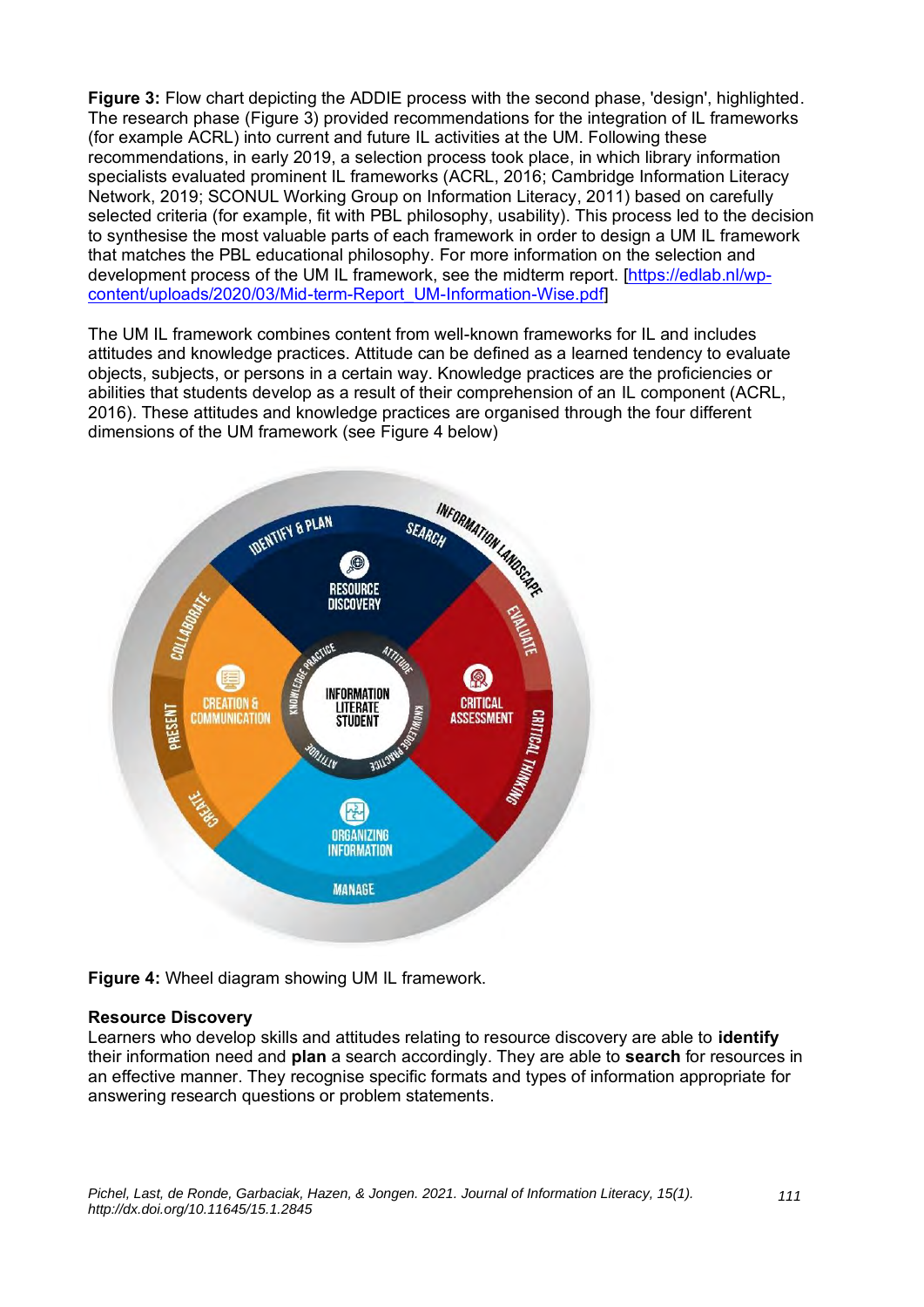#### **Critical Assessment**

Learners who develop skills and attitudes relating to critical assessment take a critical approach towards information that comprises critical thinking about, **evaluation**, and critical reading of information. They **think critically** and reflect on the author's and their own biases.

#### **Organising Information**

Learners who develop skills and attitudes relating to organising information engage with relevant information, develop strategies (for example concept mapping) and use tools (for example reference managers) for **managing information** of all kinds.

#### **Creation & Communication**

Learners who develop skills and attitudes relating to creation & communication see themselves and act as information creators in addition to information consumers. They understand that **information creation**, such as presentations, data visualisation, and publishing blog posts, is an iterative process, which entails evaluation, revising, and re-purposing of discovered content. This implies also careful **communication** in virtual settings, considering the ethical perspective of online conversations. They **present** content and themselves online and thereby consciously shape their digital presence.

#### **3.2 Rubric for IL education at UM**

*\*For the full details of the UM IL rubric, see the rubric manual* [\[https://edlab.nl/wp](https://edlab.nl/wp-content/uploads/2020/08/Rubric-manual-final.pdf)[content/uploads/2020/08/Rubric-manual-final.pdf\]](https://edlab.nl/wp-content/uploads/2020/08/Rubric-manual-final.pdf)

The UM IL rubric presents ILOs that include the level of attitudes and knowledge practices that students acquire over time. The content of these ILOs builds on the dimensions and subdimensions of the UM IL framework. The developmental rubric is structured into four levels: (1) Novice, (2) Intermediate, (3) Competent, and (4) Advanced. These levels demonstrate the differentiation of attitudes, knowledge level, and skills level between a novice and an advanced bachelor student in a specific area of IL.

## **4. Development: Pilots and online modules**

## **4.1 IL pilots**

The challenge for the project team was to translate the conceptual UM framework and rubric ILOs (see chapters 3.1, 3.2), as well as the research outcomes (see chapter 2), into teaching and assessment activities. We conducted a series of pilots within faculty courses to try and test a framework-inspired approach to teaching and assessment. The goal was to pilot within at least four out of six UM faculties in order to account for discipline-specific differences and challenges with regard to IL education.



**Figure 5:** Flow chart depicting the ADDIE process with the third phase, 'development', highlighted.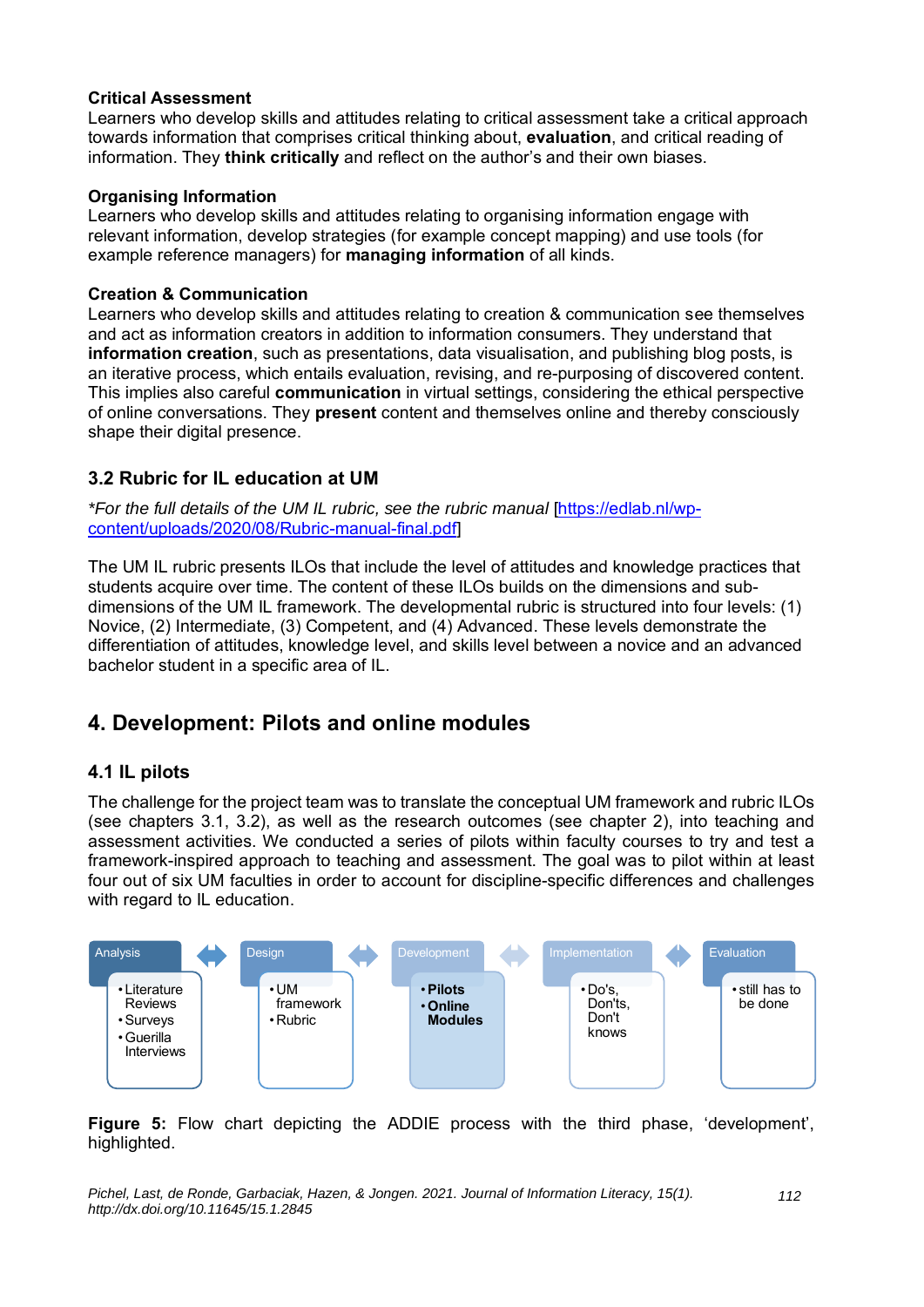Inspired by prominent instructional design approaches (for example radical prototyping) the project team developed, evaluated, and learned from eleven pilots (Figure 5). The process involved five steps: 1) gather information, 2) build, 3) pilot, 4) evaluate, and 5) scale & sustain (see Figure 6). The developed pilots addressed **at least one of the framework dimensions** and followed **at least one of the recommendations of the research phase** (for an overview of the pilots see *Appendix A*). Although the pilot development and evaluation followed a logical structure, we did not progress through a series of sequential stages but followed a non-linear process. There were several reasons for this; as well as common challenges within courses (for example, low student participation in pilots), external circumstances (COVID-19) required logistical and instructional flexibility from the pilot participants.



**Figure 6:** Chart showing Information-Wise pilot process.

#### **Gather information**

The design of the pilots was informed by the insights we gained from the previous research (literature reviews, quick scan) and recommendations based on a UM-wide survey. The interventions were built on evidence-based pedagogical approaches (for example constructive alignment, self-regulated learning) to ensure the application of proven concepts to improve students' IL skills. At the same time, we were inspired by IL activities from other universities (for example VU Amsterdam), and developed pilots that contained more experimental elements (for example, a digital detox workshop, an IL game).

#### **Build**

In this phase, we explored assumptions, leading to hypotheses about how the pilots would affect students' IL skills in the selected courses. For example, in one pilot we hypothesised that because of added IL activities, students would critically evaluate the quality of sources and select the most appropriate sources for their research plan (see *Appendix B* for a description of this pilot). Such propositions led to the design of new teaching materials in close cooperation with the pilot participants.

We designed the pilots according to a bottom-up approach, closely cooperating with project team members who were in charge of courses and thus had the power to test and experiment. In the pilot development phase, information specialists from the University Library played an active role next to the course coordinator. They consulted and advised course coordinators on potential IL activities. Their role was also to ensure that these activities were constructively aligned with the ILOs, teaching activities, and assessments of the course in which the pilot took place.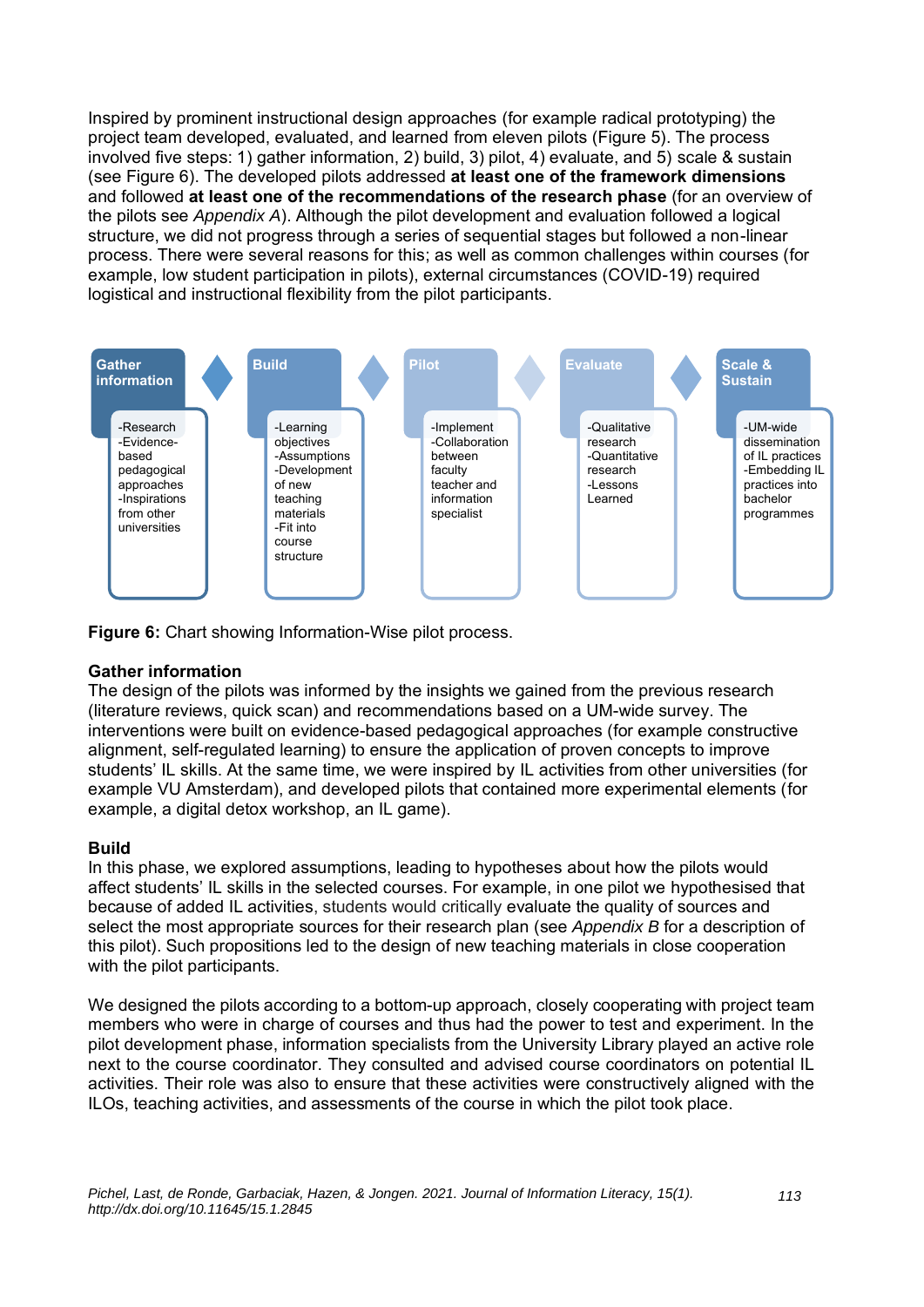#### **Pilot**

In this phase, we ran the pilots in the context of a real classroom and under realistic conditions (for example, students wrote a research paper). The pilots intended to translate and integrate UM IL framework dimension(s) as well as the research recommendations into faculty courses. At this stage, information specialists and project members collaborated closely with the respective course coordinator to facilitate the pilot implementation. For the pilot execution, it was important to align the pilot activities with the course structure and flow. In one pilot, it was sufficient to add a short task to one of the tutorial meetings, as well as adding two questions to the final examination. See *Appendix C* for more information on this pilot.

#### *Where did we pilot?*

We piloted in five out of six UM faculties, which allowed us to account for faculty-specific differences and expectations. The pilots ran in both academic skills courses and subject courses. It was important to not only teach IL as a discrete skill (functional approach) but also practise IL to better grasp the subject content (situated approach). This approach is in line with informed learning, which emphasises that a student should use information in the context of learning about a topic (Bruce & Hughes, 2010).

#### **Evaluate**

In the evaluation phase, we analysed the pilot outcomes based on the assumptions we made and reflected on the initially formulated hypotheses. This yielded results about both the effectiveness and the limitations of such learning interventions in a course setting. The evaluation phase led to reflections on and insights into the opportunities and changes necessary to improve the instructional material. Such insights can be used to scale up the piloted learning interventions within the UM community.

In the evaluation phase, we worked closely together with teachers and students, and tried to gain insights into their experience. We used a mixed-method approach using qualitative (for example interviews, focus groups) and quantitative (for example pre-and post-test) measurements to collect data about the students' learning experience. One formative approach to assessment was the use of a learning diary, which showed students' reflection and progress in developing IL skills over time. The data collected gave us an indication of how the pilots affected students' knowledge, ability, and attitude towards IL. See *Appendix D* for more details about the learning diaries approach.

#### **Scale & sustain**

The final step of the development process is **scale and sustain.** Scaling implies the dissemination of project deliverables; during the project period, most activities have been tested within one programme. By scaling, we intend to disseminate these activities and ensure those project deliverables are implemented university-wide. Sustaining implies durable and lasting implementation within UM educational programs.

The goal of this project is to better integrate IL education within UM programs, instead of offering individual workshops on the topic. During the pilot period, teaching activities have been designed in such a way that they can be easily integrated within bachelor courses. Therefore, the next step is to go into the faculties and define 'how' these practices should be embedded in educational programs.

How will this be achieved? In the autumn of 2020, conversations will take place between the faculty vice-deans of education and the library management in which the 'how to' of the sustainable implementation will be discussed. The implementation approach will differ per faculty, as each faculty is organised differently. Nevertheless, the ideal outcome of these conversations is a clearly defined strategy as to how and where IL practices will be embedded within the respective faculty programs. For this, the right people must take part in these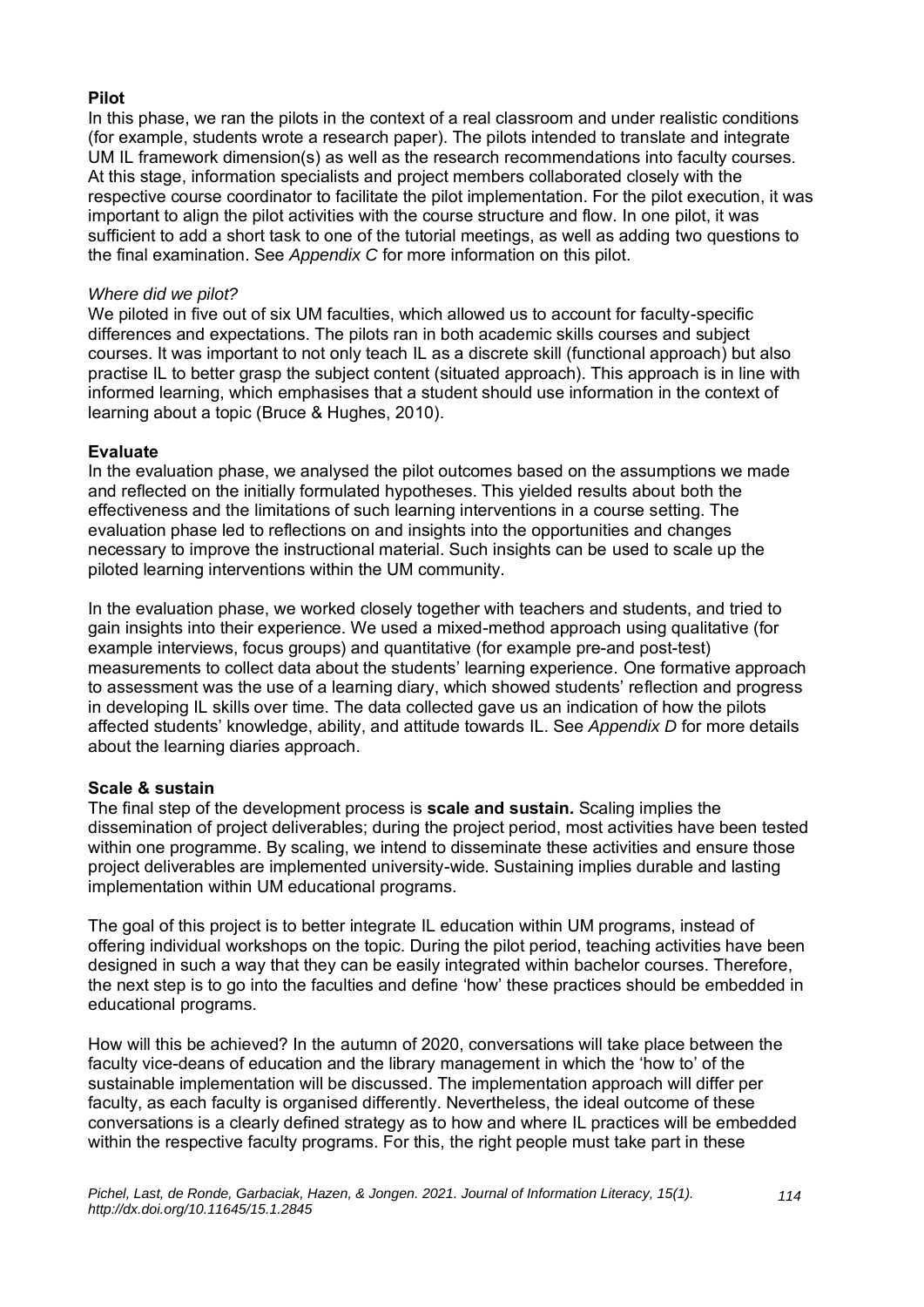conversations. Here, we would stress the importance of involving those who have the power and mandate to change the course content and/or are responsible for academic skills trajectories.

## **4.2 Online modules**

While the pilots were aimed at experimenting with new initiatives regarding IL within the faculty programmes, the aim of designing online modules was to design specific online modules within the four dimensions (resource discovery, critical assessment, organising information, and creation & communication) and integrate these structurally within all bachelor programmes. Faculty teachers can implement these online materials into their course after consultation and with the support of information specialists.

#### **Development approach**

For the overall development of the online modules, we used the UM framework, which was the result of the **analysis.** Based on this framework, a rubric was developed (including clear ILOs) that formed the basis for the **design** of the modules. In addition, we designed a curriculum blueprint, which outlined the structure of modules, the delivery method, and the design principles. When this was finished, we went into **development**. By using module and slide plans, we structured the development stage, and provided the core team with the right information to start building the courseware.

In order to better cater to faculty needs, we decided to build micro-modules, each with their own difficulty level, that together form the four dimensions of the UM IL framework (see Figure 7 below). Every micro-module can be completed separately, and can consist of a generic part and discipline-specific parts, based on student and/or teacher needs. The internal module structure will look as follows:



**Figure 7: Online module structure.** 

## **Implementation**

Access to the online content goes via *discipline,* as well as via the *framework dimensions.*  The content is accessible via the Library website, and can easily be embedded into Canvas (the Learning Management System of the UM). We decided to split the framework into smaller chunks of micro-modules (as mentioned above). This makes it easier to integrate specific elements into (online) courses, for example embedded within a Canvas assignment. All modules are built with the same structure in mind, and participants receive a certificate of completion when finished.

At the end of the project, we developed micro-modules for each framework dimension, and work on these will extend into stage four: **implementation**. In the upcoming academic year, the information specialists of the University Library will talk with faculty programme and course coordinators about how to embed IL into their curriculum and courses. Concurrently with the implementation, we will evaluate and adjust the micro-modules accordingly. In this way, we aim to provide an up-to-date and contextual online curriculum that fits well into PBL education.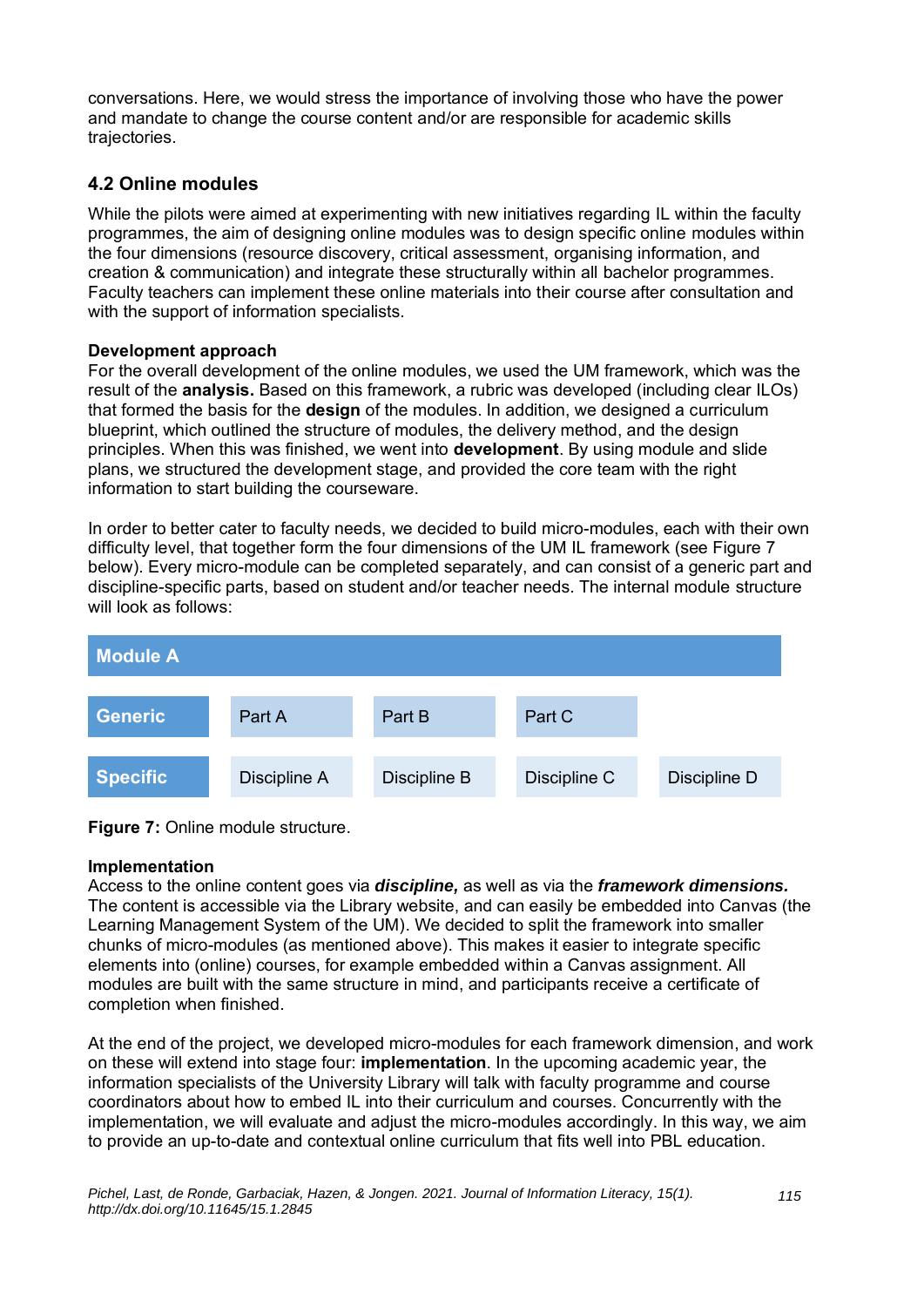## **5. Implementation: Do's, don'ts, and don't knows**

The project has delivered an evidence-based programme for IL education at UM. The next step is to ensure sustainable and structural implementation into faculty education. In this final chapter, we describe the Do's, Don'ts, and Don't knows that will inform the further uptake of the project outcomes.



**Figure 8:** Flow chart depicting the ADDIE process with the fourth phase, 'implementation', highlighted.

## **5.1 Do's**

#### **1) Ensure the sustainable implementation of the IL curriculum into faculty programmes and courses**

UM has a decentralised organisation. Therefore the University Library will have a conversation with each faculty to discuss the implementation of the IL curriculum.

#### **2) Make an inventory of IL practices in faculty programmes and courses**

Use the framework vision, rubric ILOs, and recommendations as guidelines for identifying IL practices at your faculty (curriculum mapping).

## **3) Continue integrating IL skills training into Continuing Professional Development**

Several teachers indicated that they would like to receive more training in how to design and teach IL practices. Consequently, we recommend expanding the current offer of continuous professional development (CPD) related to IL education. As many institutes implement distance learning or hybrid models in the upcoming academic year, we advise thinking of alternative ways to inform teachers about IL topics such as online lunch lectures and other creative online formats.

#### **4) Continue building partnerships in IL between the University Library, faculties, and innovation education departments**

Institutionalising IL education costs effort and time. We recommend making IL skills education a joint effort between Library, faculties, and innovation education departments to create accountability and ensure sustainable implementation within the whole institute.

#### **5) Use Canvas as a tool to enhance IL education**

Naturally integrate the IL programme into UM's new Learning Management System, Canvas.

## **6) Continue researching the needs and effectiveness of IL practices**

- a. Identify the available data from past IL pilots and check if further analyses are possible and useful.
- b. Assess and evaluate the impact of the pilot activities and online modules on students' attitudes and behaviour related to IL (that is, actual learning).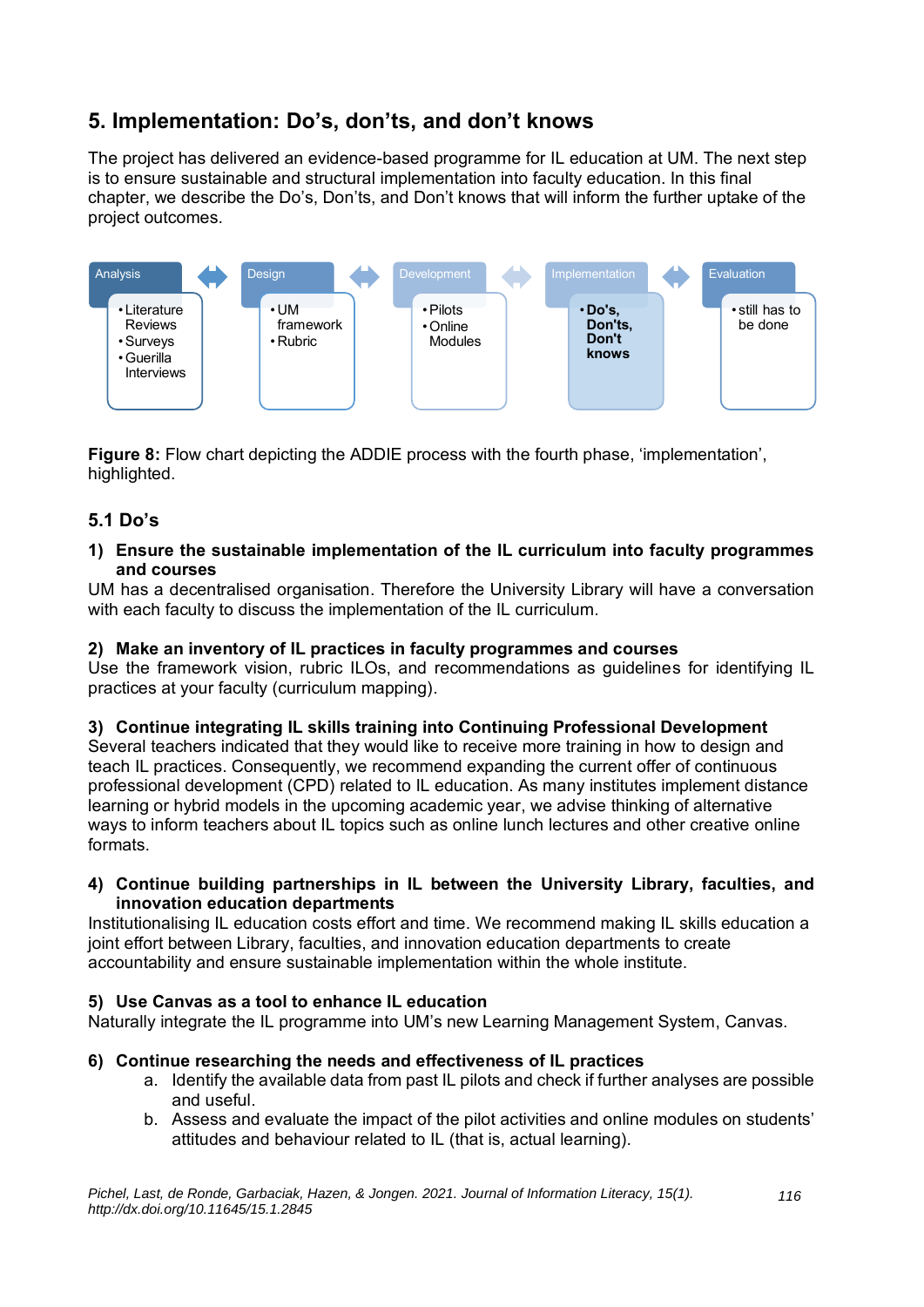c. Examine new developments in pedagogy and didactical approaches for IL education (game-based, online learning approaches, etc.).

## **5.2 Don'ts**

#### **1) Offer workshops/lectures about IL that are disconnected from the subject content** Previous literature reviews at UM (Pichel et al., 2018; Jongen et al., 2019) argued that 'oneshot' workshops are inefficient in helping students to develop IL skills. Workshops that are

taught outside the syllabus might be perceived as disconnected from the course subject by students and teaching staff.

## **2) Copy the UM rubric ILOs into your course syllabus**

While the ILOs of the developmental rubric can be helpful in (re-)designing IL practices, they should not be copied into course books. As these ILOs need to fit into the overall programme vision, as well as the discipline-specific teaching and learning activities within the course manual, an adjustment of these ILOs for meeting specific programme needs should be considered.

#### **3) Create new IL activities without having an overview of what is already offered at your faculty**

Some programmes and courses already explicitly address IL throughout the curriculum. It is therefore not always necessary to change or add new ILOs or activities. First, a proper assessment of the needs and nature of the programme / course design should be conducted before adding anything new to it.

## **5.3 Don't knows**

## **1) How to follow up on Information-Wise and maintain momentum?**

In order to keep up momentum, we suggest initiating projects at UM that follow up on the Information-Wise project. Ideally, these initiatives will build on the Information-Wise project outcomes and ensure further sustainable implementation.

## **2) How will IL be implemented into faculty education?**

The University Library will meet the vice-deans of education in autumn (beginning of Academic Year 2020/21) to reach agreements and formulate a plan for further scale up of IL education in faculties.

## **3) What will the programme look like for master's and PhD students?**

The Information-project resulted in an IL programme that forms the basis for master's and PhD programmes. The further development of IL for master's and PhD students should continue in close cooperation with the research support team of the University Library as well as faculty stakeholders. The existing UM IL rubric could be expanded to account for the expected level of master's and PhD students.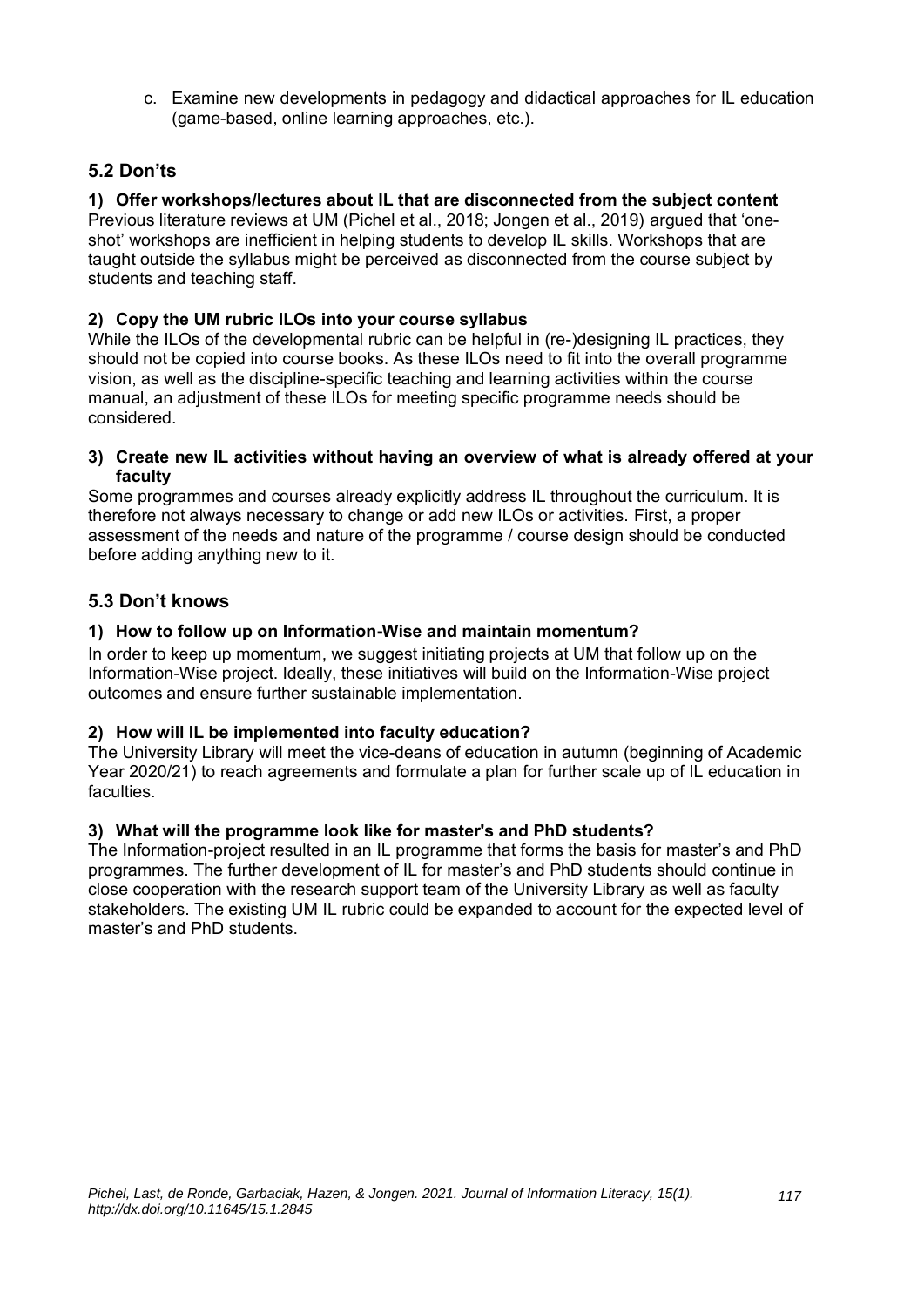## **6. References**

ACRL. (2016). *Framework for Information Literacy for Higher Education*. Available at: <http://www.ala.org/acrl/standards/ilframework> [Accessed: July 15 2020]

Biggs, J. B., & Tang, C. (2011). *Teaching for quality learning at university: What the student does*. McGraw-Hill.

Bruce, C., & Hughes, H. (2010). Informed learning: A pedagogical construct attending simultaneously to information use and learning. *Library & Information Science Research, 32(4)*, A2-A8. <https://doi.org/10.1016/j.lisr.2010.07.013>

Cambridge Information Literacy Network. (2019). *Cambridge information literacy framework*. CILN. Available at: <https://camiln.org/information-literacy-framework/> [Accessed: September 25 2020]

Davis, A. L. (2013). Using instructional design principles to develop effective information literacy instruction: The ADDIE model. *College & Research Libraries News*, *74(4)*, 205-207. <https://doi.org/10.5860/crln.74.4.8934>

Dodd, L. (2007). The Impact of Problem-Based Learning on the Information Behavior and Literacy of Veterinary Medicine Students at University College Dublin. *Journal of Academic Librarianship, 33(2)*, 206-216.<https://doi.org/10.1016/j.acalib.2006.12.008>

Dolmans, D. H. (2019). How theory and design-based research can mature PBL practice and research. *Advances in Health Sciences Education*, *24(5)*, 879-891. <https://doi.org/10.1007/s10459-019-09940-2>

EDview (2018). *EDview Position Paper*. EDLAB. Available at: [https://edlab.nl/wp](https://edlab.nl/wp-content/uploads/2018/10/EDview_Position-Paper.pdf)[content/uploads/2018/10/EDview\\_Position-Paper.pdf](https://edlab.nl/wp-content/uploads/2018/10/EDview_Position-Paper.pdf) [Accessed: July 15 2020]

Erlinger, A. (2018). Outcomes assessment in bachelor information literacy instruction: *A systematic review. College & Research Libraries, 79(4)*, 442. <https://doi.org/10.5860/crl.79.4.442>

Jongen, S., Pichel, J., Vernimmen, F., & Hospers, H. (2018). *Analysing informed learning at Maastricht University: A narrative review*. Maastricht University Open Monographs. Available at: [https://openmonographs.maastrichtuniversity.nl/index.php/ISLHE/catalog](https://openmonographs.maastrichtuniversity.nl/index.php/ISLHE/catalog/book/2) [/book/2.](https://openmonographs.maastrichtuniversity.nl/index.php/ISLHE/catalog/book/2) [Accessed: July 15 2020]

Kirkpatrick, D. L. (2007). *Implementing the four levels: A practical guide for effective evaluation of training programs* (*1st ed.).* Berrett-Koehler.

Pichel, J., Jongen, S., & Hospers, H. (2018). *The changing role of information literacy skills in higher education: Trends of information literacy.* Maastricht University Open Monographs. Available at: [https://openmonographs.maastrichtuniversity.nl/index.php/ISLHE](https://openmonographs.maastrichtuniversity.nl/index.php/ISLHE/catalog/book/2) [/catalog/book/2.](https://openmonographs.maastrichtuniversity.nl/index.php/ISLHE/catalog/book/2) [Accessed: July 15 2020]

Salisbury, F. A., Karasmanis, S., Robertson, T., Corbin, J., Hulett, H., & Peseta, T. L. (2012). Transforming information literacy conversations to enhance student learning: new curriculum dialogues. *Journal of University Teaching and Learning Practice, 9(3)*, 4.

Santharooban, S., & Premadasa, P. G. (2015). Development of an information literacy model for problem based learning. *Annals of Library and Information Studies, 62(3)*, 138-144.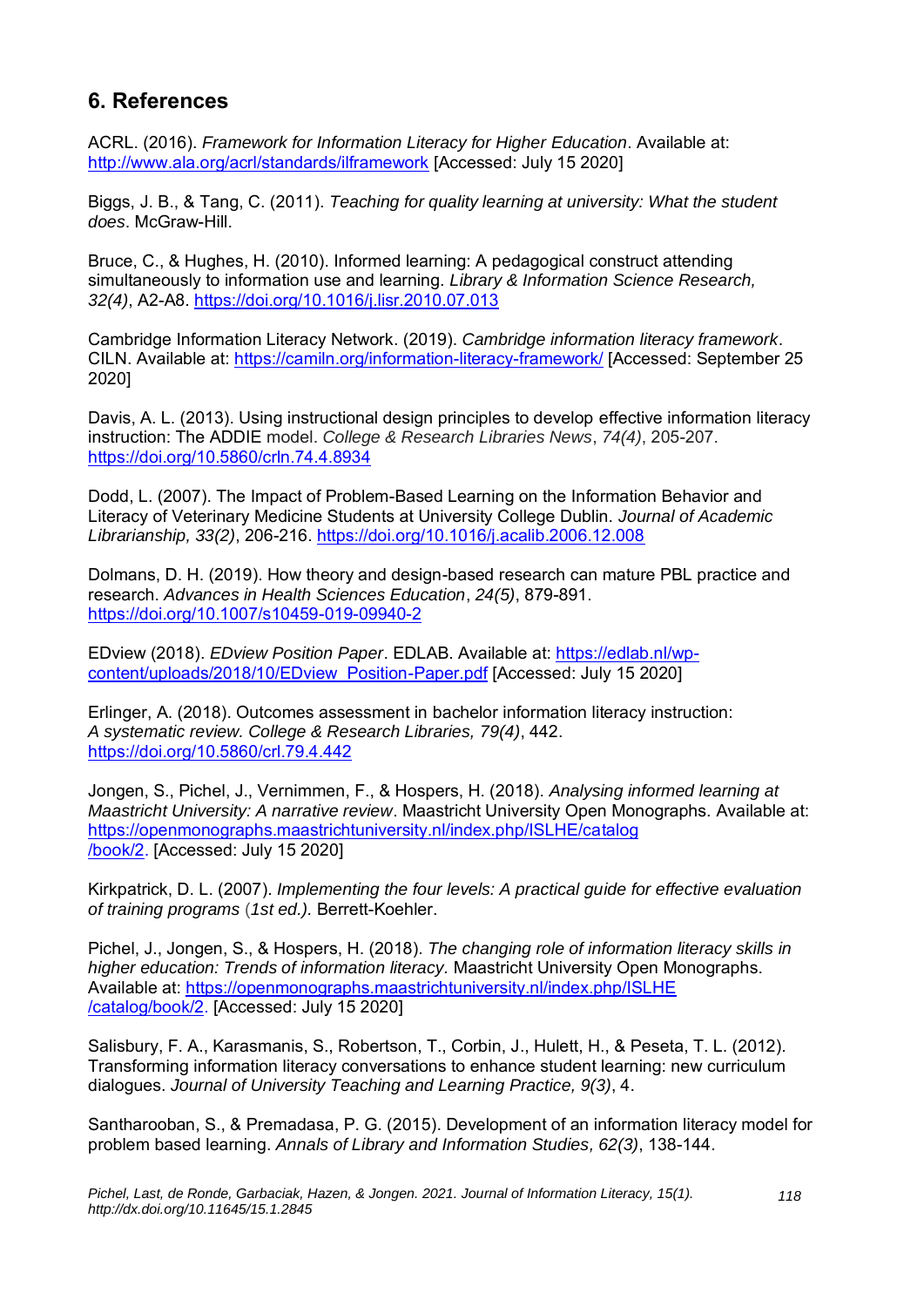SCONUL Working Group on Information Literacy. (2011). *The SCONUL Seven Pillars of Information Literacy*. SCONUL. Available at:

<https://www.sconul.ac.uk/sites/default/files/documents/coremodel.pdf> [Accessed: September 25 2020]

UNESCO. (2020). *Combating the disinfodemic: Working for truth in the time of COVID-19*. UNESCO. Available at: <https://en.unesco.org/covid19/disinfodemic> [Accessed: July 15 2020]

## **6. Appendices**

## **Appendix A) Table giving overview of IL Pilots.**

| <b>Pilot</b>                                                                            | Faculty*       | Programme         | Year      | Dimension** | Recommendations*** |
|-----------------------------------------------------------------------------------------|----------------|-------------------|-----------|-------------|--------------------|
| Learning                                                                                | <b>FHML</b>    | Health            | <b>BA</b> | RD, CA, OI, | 1,2,3,4            |
| <b>Diary</b>                                                                            |                | Sciences          | year 1    |             |                    |
| Workshop                                                                                | <b>FPN</b>     | <b>BA</b>         | BA        | RD, OI      | $\overline{2}$     |
| Searching &                                                                             |                | Psychology        | year 2    |             |                    |
| Referencing                                                                             |                |                   |           |             |                    |
| <b>Assessment</b>                                                                       | <b>FSE</b>     | <b>UCM</b>        | <b>BA</b> | CA          | 1, 3, 7            |
| <b>Rubric</b>                                                                           |                |                   | year 1    |             |                    |
| <b>Bullshit</b>                                                                         | <b>FSE/FPN</b> | <b>UCM/BA</b>     | <b>BA</b> | CA          | 3                  |
| Lecture                                                                                 |                | Psychology        | year 1    |             |                    |
|                                                                                         |                |                   | & 2       |             |                    |
| <b>Critical</b>                                                                         | <b>FSE</b>     | <b>MSP</b>        | BA        | CA          | 3                  |
| <b>Assessment</b>                                                                       |                |                   | year 1    |             |                    |
| Online                                                                                  |                |                   |           |             |                    |
| <b>Tutorial</b>                                                                         |                |                   |           |             |                    |
| <b>CRAAP-test</b>                                                                       | <b>SBE</b>     | Fiscal            | <b>BA</b> | CA          | 3, 7               |
|                                                                                         |                | Economics         | year 1    |             |                    |
| <b>Digital</b>                                                                          | SSC/Library    | Available for     | All       | CC          | $6\phantom{1}6$    |
| <b>Detox</b>                                                                            |                | all faculties     | Years     |             |                    |
| Workshop                                                                                |                |                   |           |             |                    |
| Self-                                                                                   | <b>FHML</b>    | <b>Biomedical</b> | <b>BA</b> | RD, CA, OI, | 1, 2, 3, 4         |
| <b>Assessment</b>                                                                       |                | <b>Sciences</b>   | year 1    | CC          |                    |
| <b>Rubric</b>                                                                           |                |                   |           |             |                    |
| <b>Search</b>                                                                           | <b>FL</b>      | European          | <b>BA</b> | <b>RD</b>   | 1, 2               |
| <b>Planning</b>                                                                         |                | Law               | year 1    |             |                    |
| Form                                                                                    |                |                   |           |             |                    |
| <b>CPD</b>                                                                              | All faculties  | Available for     | All       | RD, CA, OI, | 8                  |
| Workshop                                                                                |                | all faculties     | years     | CC          |                    |
| IL Game                                                                                 | All faculties  | Available for     | All       | RD, CA, OI, | 6                  |
|                                                                                         |                | all faculties     | years     | CC          |                    |
| *FHML = Faculty of Health, Medicine, and Life Sciences, FPN = Faculty of Psychology and |                |                   |           |             |                    |
| Neuroscience, FSE = Faculty of Science and Engineering, SBE = School of Business and    |                |                   |           |             |                    |

Neuroscience, FSE = Faculty of Science and Engineering, SBE = School of Business and Economics, SSC = Student Service Centre, FL = Faculty of Law, CPD = Continuing Professional Development

\*\*RD = Resource Discovery,  $CA = Critical Assessment$ ,  $OI = Organising information$ ,  $CC =$ Creation & Communication

\*\*\*1 = Encourage self-directed learning, 2 = diversify resource strategies, 3 = increase focus on critical assessment, 4 = organise information beyond reference tools, 5 = scaffold support in creating & communicating,  $\overline{6}$  = support various formats,  $\overline{7}$  = authentic assessment,  $\overline{8}$  = include in CPD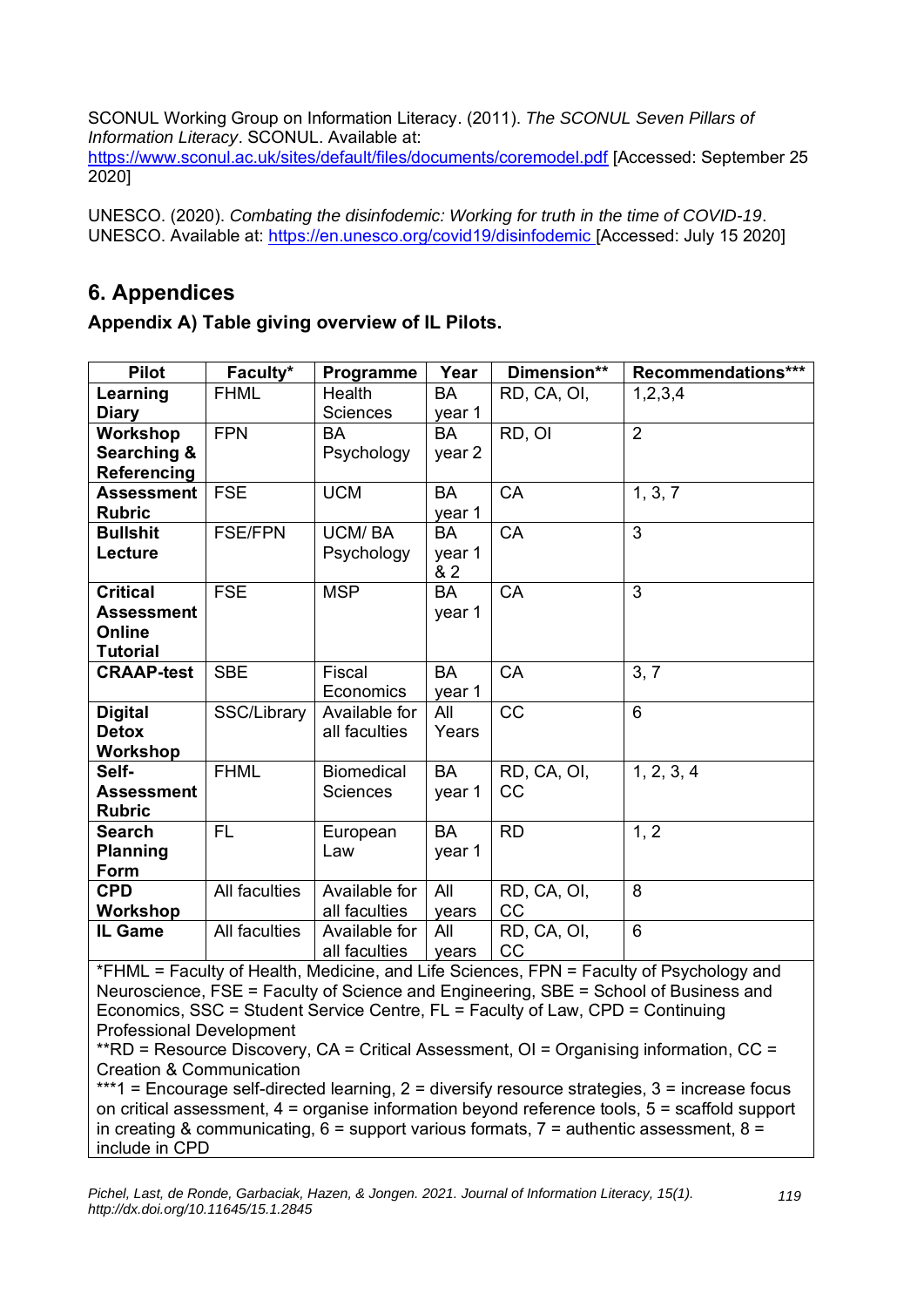## **Appendix B) Case example: Co-designing IL teaching activities (FSE)**

Project members from the University College Maastricht (UCM) intended to put more emphasis on the Critical Assessment dimension in their course *Academic Skills Introduction II*. The information specialist liaison for this faculty and a member of the core-team wrote a proposal for including IL ILOs and activities into the course book. They followed the constructive alignment approach, which indicates that new teaching activities need to match the intended learning outcomes and assessments of the course.

As such, the pilot team decided to adjust and incorporate the UM rubric ILOs into an existing grading rubric, which assesses students' performance in writing a research plan. Based on these ILOs and assessment criteria, the team designed a lecture on 'bullshit' that provided explanation and tips on how to identify misinformation and biases in online environments. Next to that, the course coordinators created an assignment in which students had to read and critically assess an academic journal paper, and thereby apply the knowledge they acquired from the lecture. Finally, because of these activities, it was hypothesised that students would improve their ability to evaluate the quality of sources and select the most appropriate sources for their research plan.

## **Appendix C) Case example: Pilot in first year course at Fiscal Economics bachelor programme (SBE)**

In the first introductory course of the Fiscal Economics Bachelor programme at the School of Business and Economics, students deal with academic and non-academic sources. In period 1 of Academic Year 2019/2020, an IL pilot was aligned with the course structure to support students in comparing the quality of different types of sources. In a collaborative process, the course coordinators and the information specialist designed a new task to achieve this aim. In this task, students had to re-evaluate some of the course sources in order to understand their differences in quality and to gain more insight into the usefulness of available sources. The approach used for this evaluation was the CRAAP-test. The CRAAP test is designed to check the currency, reliability, authority, accuracy, and purpose of various sources. To ensure constructive alignment of the teaching activity, a question regarding the application of the CRAAP test was included in the final examination. Since the added task and exam question were situated in the course syllabus, it was not much additional work for the course team to integrate the IL activities.

## **Appendix D) Case example: Evaluating learning diary pilot at Faculty of Health, Medicine and Life Sciences (FHML)**

In the first year of the bachelor programme Health Sciences (FHML), students need to produce a written assignment. As well as writing, students need to find at least two additional (academic) sources in the Online Library and explain their systematic search strategy. In the first weeks of the course, students receive training in systematic literature search and EndNote provided by the University Library. The pilot team included IL related prompts (that is, a learning diary) with the reflection assignments, where students could position their learning from the library workshops and assignments within a personal perspective. The students wrote three diary entries over a period of three weeks, answering a set of reflective questions related to their search, evaluation, and organisation of sources. We hypothesised that by employing a reflective diary, students would become more critical towards the information they use and would select appropriate sources based on their information need.

In order to capture the learning progress of the students, we analysed the learning diaries both quantitatively and qualitatively. We used SPSS (statistical analysis) and ATLAS Ti (coding) for